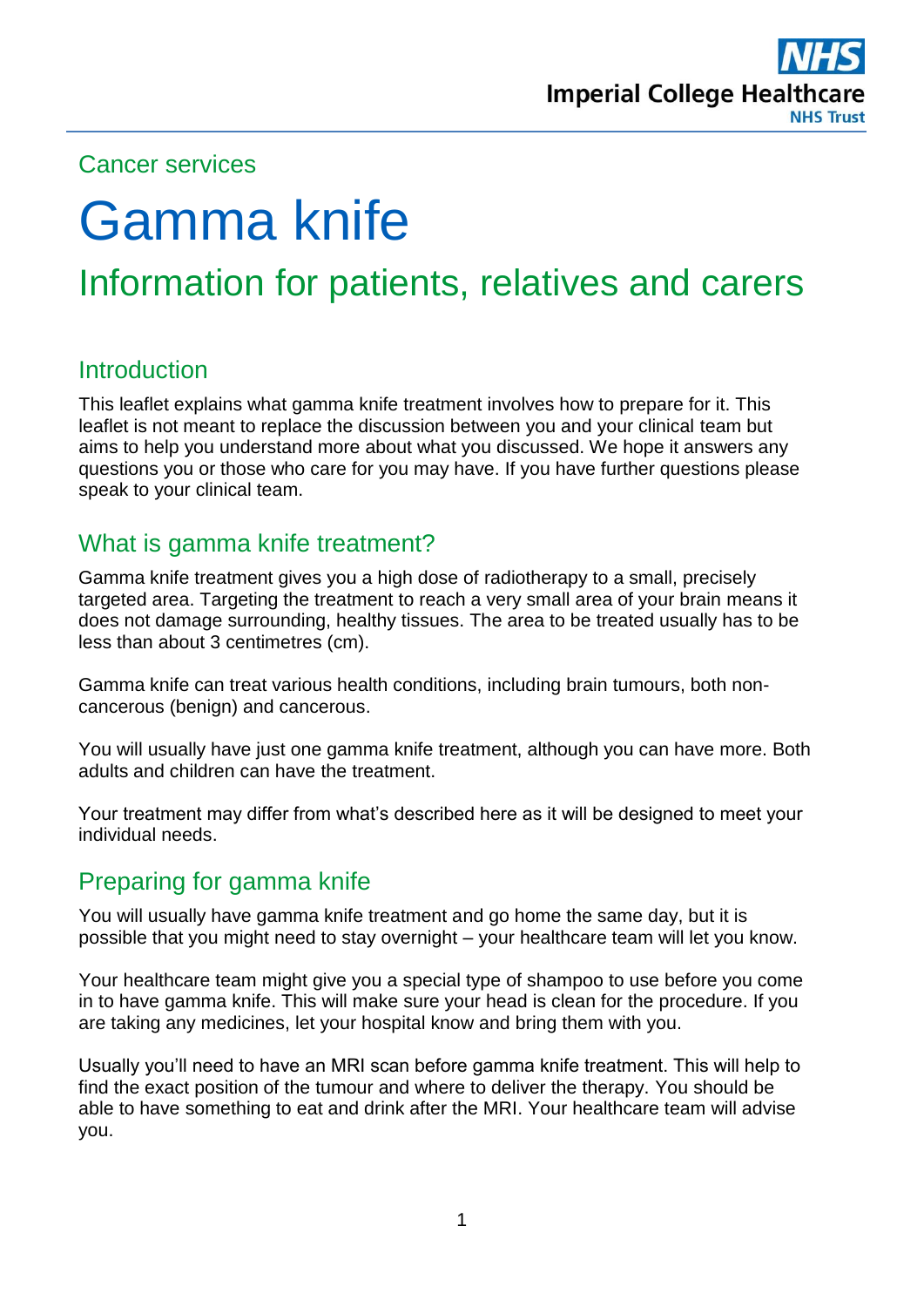You'll need to remove any make-up (including nail polish), hairpieces, contact lenses, glasses and dentures before you have gamma knife treatment.

Your doctor will discuss with you what will happen before your procedure and what to expect during and after the procedure, including any pain you might have.

If you're unsure about anything please ask. No question is too small. Being fully informed will help you feel more at ease and will allow you to give your consent for gamma knife to go ahead. We will ask you to do this by signing a consent form.

# What happens during gamma knife?

Before the treatment starts, there are some steps to prepare:

#### **Frame fitting**

Your consultant will need to fit a lightweight box-shaped frame to your head. This will keep your head still during treatment. You might feel worried about this but it is really important as it ensures the therapy is delivered to exactly the right place. We will inject a local anaesthetic into four places on your head – two in your forehead and two in the back of your head. We will then fix the frame with pins, which usually takes about 15 minutes. This can feel uncomfortable and tight but you shouldn't have any pain.

As you are having a local anaesthetic, you will be awake during the procedure but will not feel any pain.

#### **Treatment planning**

The images from your MRI scan will be fed into a computer. This will help your healthcare team to calculate the exact treatment you need. They will plan your treatment and decide the exact area to be treated. This may take an hour or two.

#### **The treatment**

You will lie on a treatment bed. Your radiographer will then position your head into a headrest on the couch.

Once they have positioned your head and completed some checks, they will leave the treatment room. You can speak to your radiographer at any time via a microphone. There are cameras in the treatment room so they can see you from the control room.

Your radiographer will then remotely operate the bed to move you into the gamma knife unit. They then deliver the radiation treatment. You will not feel the treatment and the machine is silent.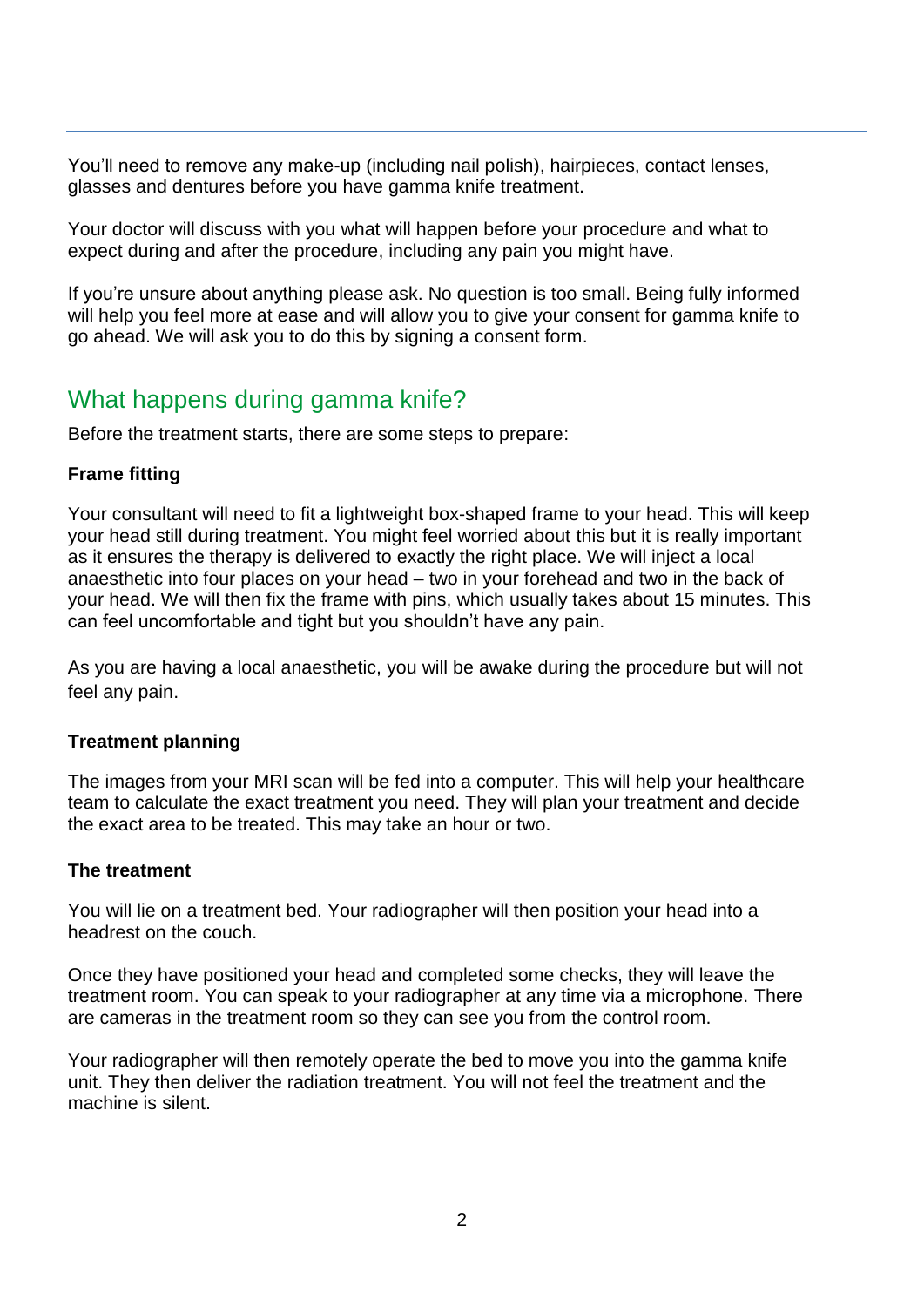The door of the gamma knife machine will open and the bed will move inside it. The treatment is made up of exposures (shots), with gamma rays focusing on a slightly different target area each time. When the treatment in one area is finished, you will automatically reposition for the next exposure. Each exposure only lasts a few minutes. The whole procedure can take several hours.

When your treatment is finished, you will be taken through to the preparation room and we will remove your head frame. You may bleed slightly from the places where the screws were attached. These areas may be sensitive for a few days. The nurses can give you medication if you have a headache or feel nauseous.

# Risks and side effects of gamma knife

As with every procedure, there are some risks associated with gamma knife. We haven't included the chance of these happening as they are specific to you and differ for every person. Ask your doctor to explain how these risks apply to you.

Gamma knife surgery is very safe in terms of the risk of damage to tissue around the target area. However, if the target area is large or the abnormal tissue requires intense irradiation, there is a risk of temporary swelling of the surrounding area. Patients may experience abnormal feelings, sensations or fits. They are very rare, temporary and treatable with drugs.

Possible side effects of gamma knife treatment include:

- feeling tired
- a headache
- feeling sick and dizzy
- losing some hair if your tumour is close to the surface of your skull
- bleeding from where the head frame was fixed / tenderness at the pin sites

You will probably feel tired with some discomfort from where the head frame was held in place. You may have a tension headache for a day or two. Occasionally, people may experience nausea for 48 hours after treatment.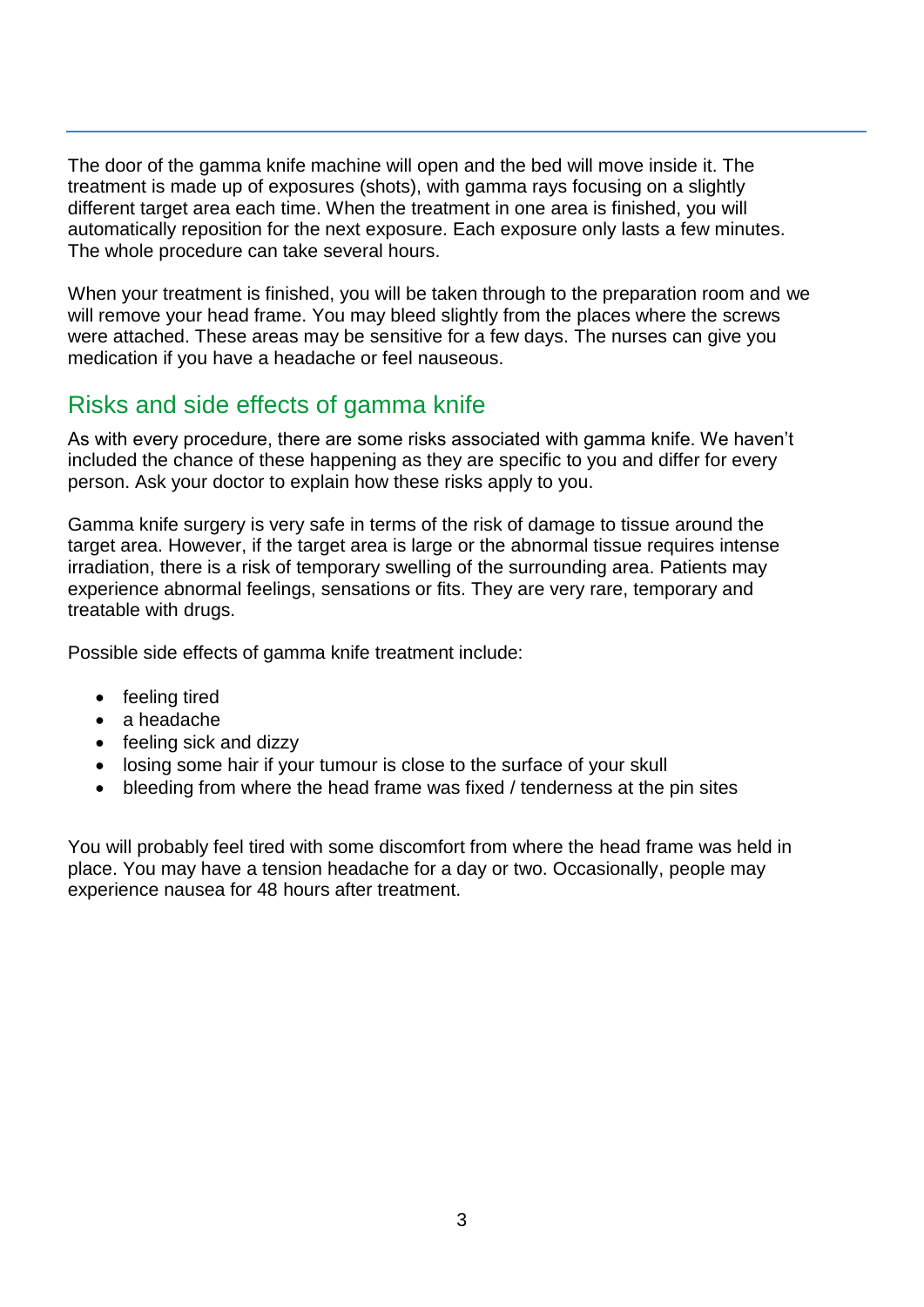# Frequently asked questions

#### **Q: Will the procedure hurt?**

A: When the head frame is being fitted, you will have injections of local anaesthetic and may feel some pain from these. The actual gamma knife treatment is totally painless.

#### **Q: How long does the treatment last?**

A: Scanning and gamma knife treatment will take up most of the day. The time you actually spend in the gamma knife machine will depend on the size of the target area and how many 'shots' are needed. Time can range from 30 minutes to several hours.

#### **Q: Will I be radioactive?**

A: No.

#### **Q: Will I see or feel anything?**

A: The only sensation you will have is pressure from the frame pressing on your scalp. You may also be aware of a flashing red light in the room which indicates treatment is taking place.

#### **Q: Will I lose my hair?**

A: This is unlikely to happen. However, if the area being treated is close to the skin surface then hair loss may occur in that place.

#### **Q: When will I know if my treatment has worked?**

A: Generally, changes in the targeted cells take place over many months. You will need regular follow-ups and MRI scans to monitor any change. You will be seen by your consultant four weeks after treatment and have an MRI scan six weeks after treatment if you are being treated for cancer.

Those with benign tumours will be seen six months after treatment and an MRI scan will be booked accordingly.

#### **Q: After the treatment is there anything I should or shouldn't do?**

A: Do:

- take mild painkillers if your head is still sore after leaving hospital
- if you notice pain, swelling or an increase in redness at the pin sites please go to your GP

Do not:

- scratch the scabs over the pin sites as they act as a barrier to infection and should fall off on their own after a few days. You shouldn't wash your hair for the same reason
- use creams or lotions on the pin sites

#### **Q: When can I get back to my normal routine?**

A: As soon as you feel fit enough to do so. This may be the day after treatment or it may take a few days.